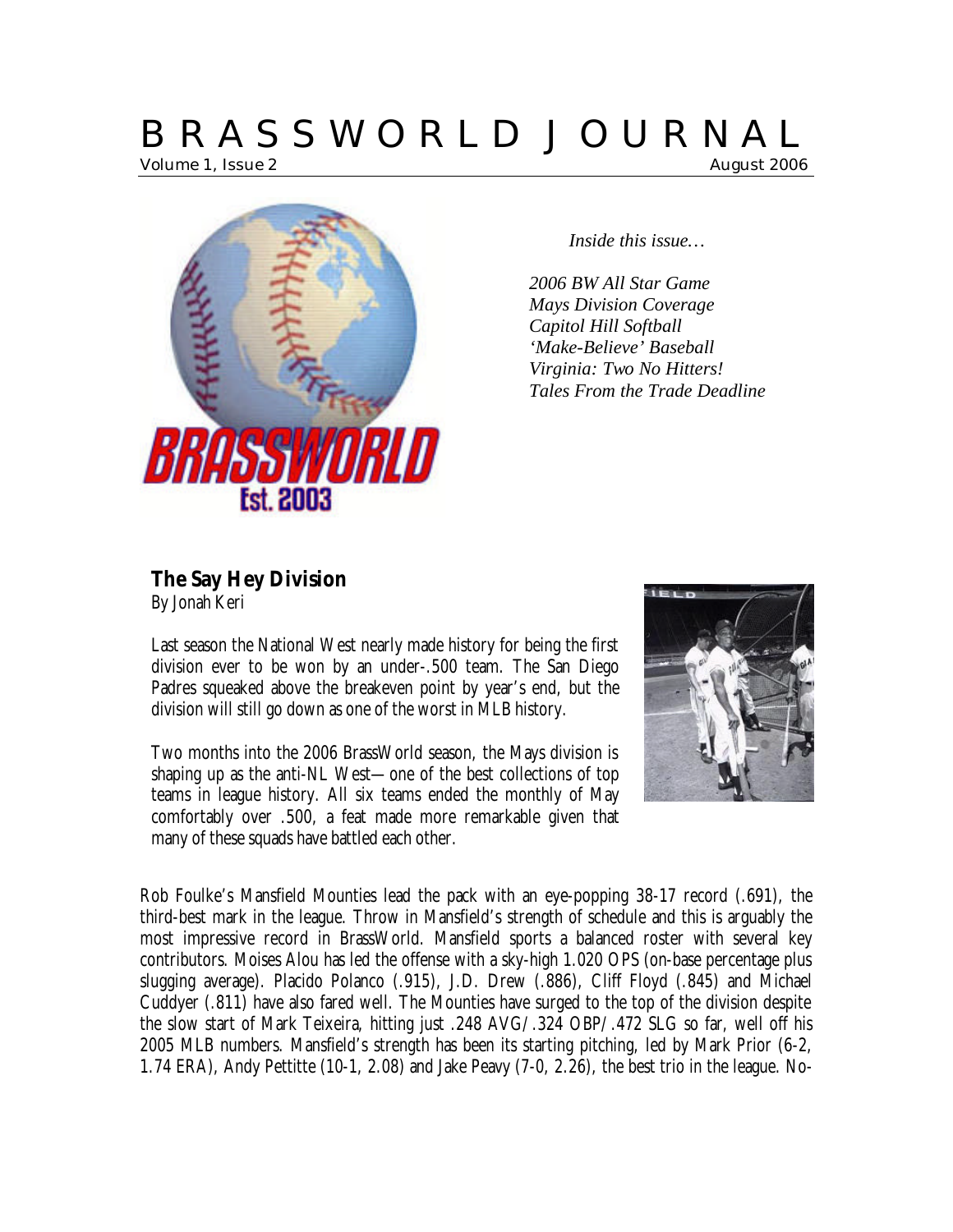name relievers Jay Witasick (0.59 ERA), Dan Wheeler (2.93) and Aaron Fultz (3.24) have provided smooth sailing for closer Jason Isringhausen (16 saves).

One game out of first sits Corey Weisser's Northwoods Moose (37-18, .673). Resembling the Blake Street Bombers Colorado Rockies edition of 1995, the Moose have relied on a powerful offense and stout bullpen to carry the load. Northwoods offers the counterpoint to Mansfield's top pitching trio, with the big bats of Travis Hafner (1.117 OPS), Miguel Cabrera (.962) and Jason Bay (.917). Billy Wagner, Francisco Rodriguez, Akinori Otsuka and Rudy Seanez have combined for 10 wins and 15 saves, with the Moose using frequent late-game heroics to win games.

The Aspen Rainmakers have been one of the league's biggest pleasant surprises (33-22, .600). Though lacking the power hitting of some of their division rivals (61 team homers, vs. 66 allowed), the Rainmakers have outhit their opponents, with a .265 batting average to rivals' .253. The cavalcade of .300 hitters includes Sean Casey (.315), Jason Phillips (.329), Omar Vizquel (.329) and Marlon Byrd (.341). Erik Bedard has led a blistering start by several pitchers, with a 3-1 record, 2.34 ERA and just home run allowed in 35 innings pitched. Bobby Howry (1.59 ERA), Scott Eye (1.66), Bob Wickman (2.08), Ryan Franklin (2.40), Shigetoshi Hasegawa (2.61) have fared better in BrassWorld than you'd expect on paper. But slow starts by David Dellucci, Chris Reitsma, Ryan Freel and others figure to even out as well.

The Montreal McGaffigans and Maryland Mounders own identical 32-23 records (.582), good enough to lead two of the three other divisions, but incredibly tied for just fourth place in the Mays division. Montreal's struggles on the road have curtailed a strong start north of the border. Vladimir Guerrero has relived some fond Montreal memories so far this year, ranking among the Triple Crown leaders with a .354 average, 19 homers and 45 RBI— he's also put up a 1.070 OPS. Tony Clark (14 homers) and Jhonny Peralta (11) have fueled one of the biggest power surges of the early season. Roger Clemens, as expected, has been the ace of an up-and-down pitching staff, with a 6-2 mark and a 3.08 ERA. Bronson Arroyo (5-3, 3.84) and Giovanni Carrara (2.17 ERA, 37 IP) have been the biggest pitching surprises. Adam Dunn is in the running for biggest bust of the year for Jonah Keri's squad, hitting a miserable .185 with just five homers.

Bill Galanis' Maryland team has relied on one superstar to lead the team so far: Sandy Alomar Jr. OK, not really. But the team has few weaknesses, with Victor Martinez providing the best offensive punch of any BrassWorld catcher (.318/.374/.488), Scott Podsednik running wild on the bases (19 steals), Todd Helton hitting .332 with an astounding 25 doubles, and Reggie Sanders playing at an MVP level (.349/.407/.689). Cory Lidle (3.24 ERA), Jon Lieber (3.33) and Josh Beckett (3.41) lead a deep starting staff. Early "Where did THAT come from" leader Tony Graffanino is hitting .407, and Joe Borowski's 1.78 ERA is nearly 3 runs lower than his '05 MLB number.

Rounding out the Mays, the West Oakland Wolverines have to be the toughest last-place team ever. The Ziem Team's 30-25 record would be tied for first in the Cobb division. There's star talent here, with John Patterson off to a 5-3, 3.11 ERA start, Richie Sexson terrorizing opposing pitchers to the tune of .306/.435/.653 and Huston Street throwing in 12 saves and an amazing 42 punchouts in 30 innings of relief ace work. Todd Walker (1.038 OPS) and Kevin Mench (1.021) have been masterfully handled, the former staying away from lefty pitchers, the latter crushing them. John Smoltz has been the biggest hard-luck pitcher in the division, amassing a lowly 2-7 record despite a sharp 3.87 ERA.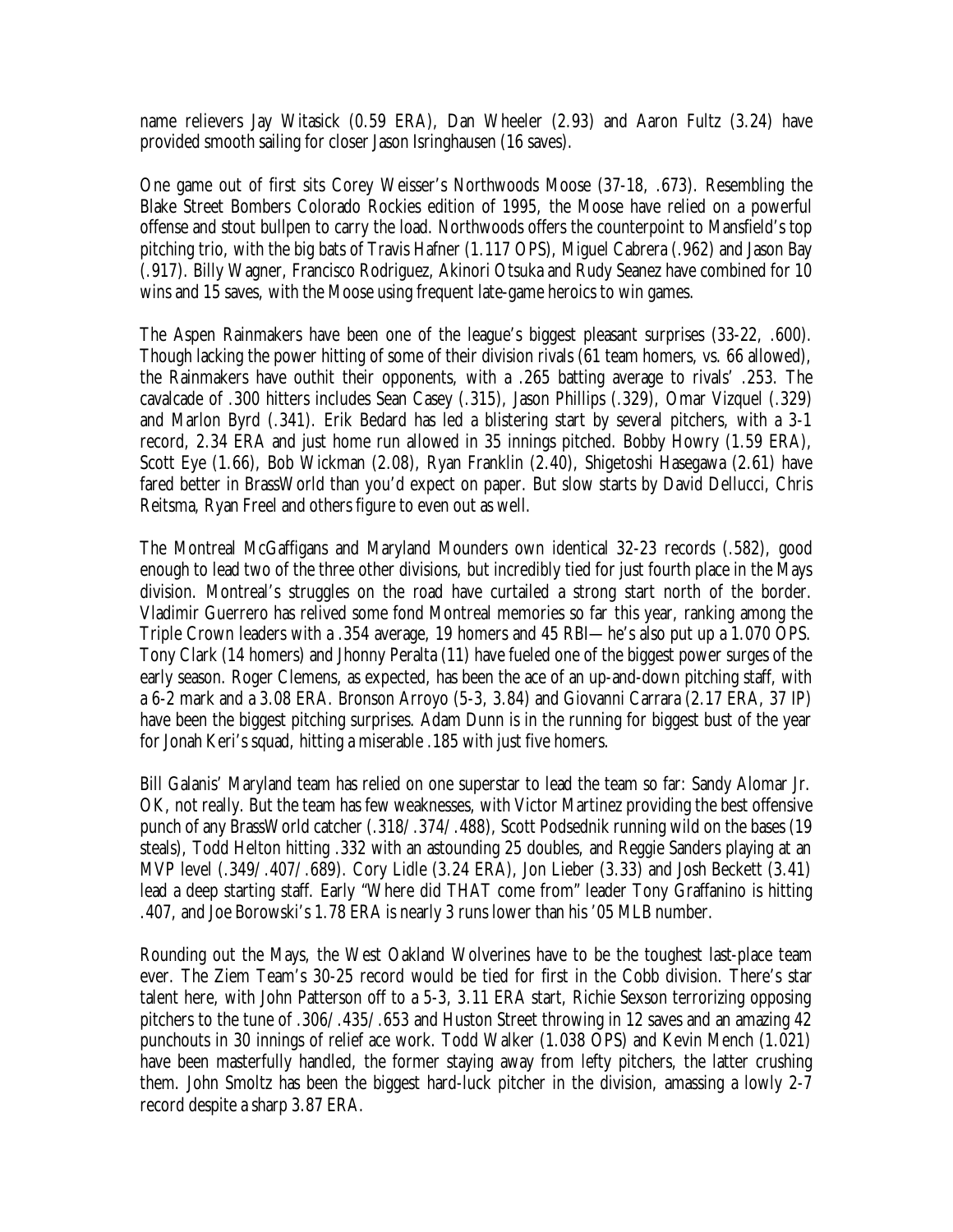The Mays division will see plenty of action outside its own division in June. Will the rest of the league defend its honor, or will the Say Hey division keep up its dominant play?

\* \* \*

Note: The following appeared in the April  $24<sup>th</sup>$  Wall Street Journal Print Edition (I know, I know it's copyrighted and probably illegal to reprint in its entirety here, but I'm not making money off of it and it's a humorous tale on a couple of levels. If the WSJ comes after BW for this reprinting yours truly will take the ensuing heat.  $\ll$  Enjoy.)

## **Softball on the Mall Was Bipartisan Fun Till Politics Intruded**

## **Congressional League Is Hit By Republican Secession: 'Welfare Bracketology'**

By Brody Mullins

WASHINGTON— Starting this week, hundreds of young Capitol Hill aides will indulge in an annual rite of spring here by changing out of their business suits and heading over to the National Mall to play in the Congressional Softball League.

Amid all the partisan rancor of congressional politics, the softball league has for 37 years been a rare case of bipartisan civility, an opportunity for Democratic and Republican aides to sneak out of work a bit early and take the field in the name of the lawmaker, committee or federal agency they work for.

This year, the league will be missing something: a lot of Republicans.

During the off-season, a group of Republican teams seceded from the league after accusing its Democratic commissioner, Gary Caruso, of running a socialist year-end playoff system that gives below-average teams an unfair chance to win the championship.

The league "is all about Softball Welfare- aiding the weak by punishing the strong," the pitcher of one Republican team told Mr. Caruso in an email. "The commissioner has a long-standing policy of punishing success and rewarding failure. He's a Democrat. Whaddya' expect?" read another email, from Gary Mahmoud, the coach of BoehnerLand, a team from the office of Republican Majority Leader John Boehner.

The softball coup is a "reflection of how partisan and Republican this town has really become since Republicans took control," responds Mr. Caruso, a longtime Democratic aide who worked for congressmen in the 1980s and '90s. "Republicans come here and want to bash your head in. And if they don't get their way, they pick up the ball and go home."

The commissioner of the secessionist league is Anthony Reed, 31 years old, a legislative aide to House Speaker Dennis Hastert (R., Ill.) and the coach of Denny's Grand Slam. Mr. Reed and a small group of unhappy coaches formed this new league and persuaded 110 of the 190 teams in the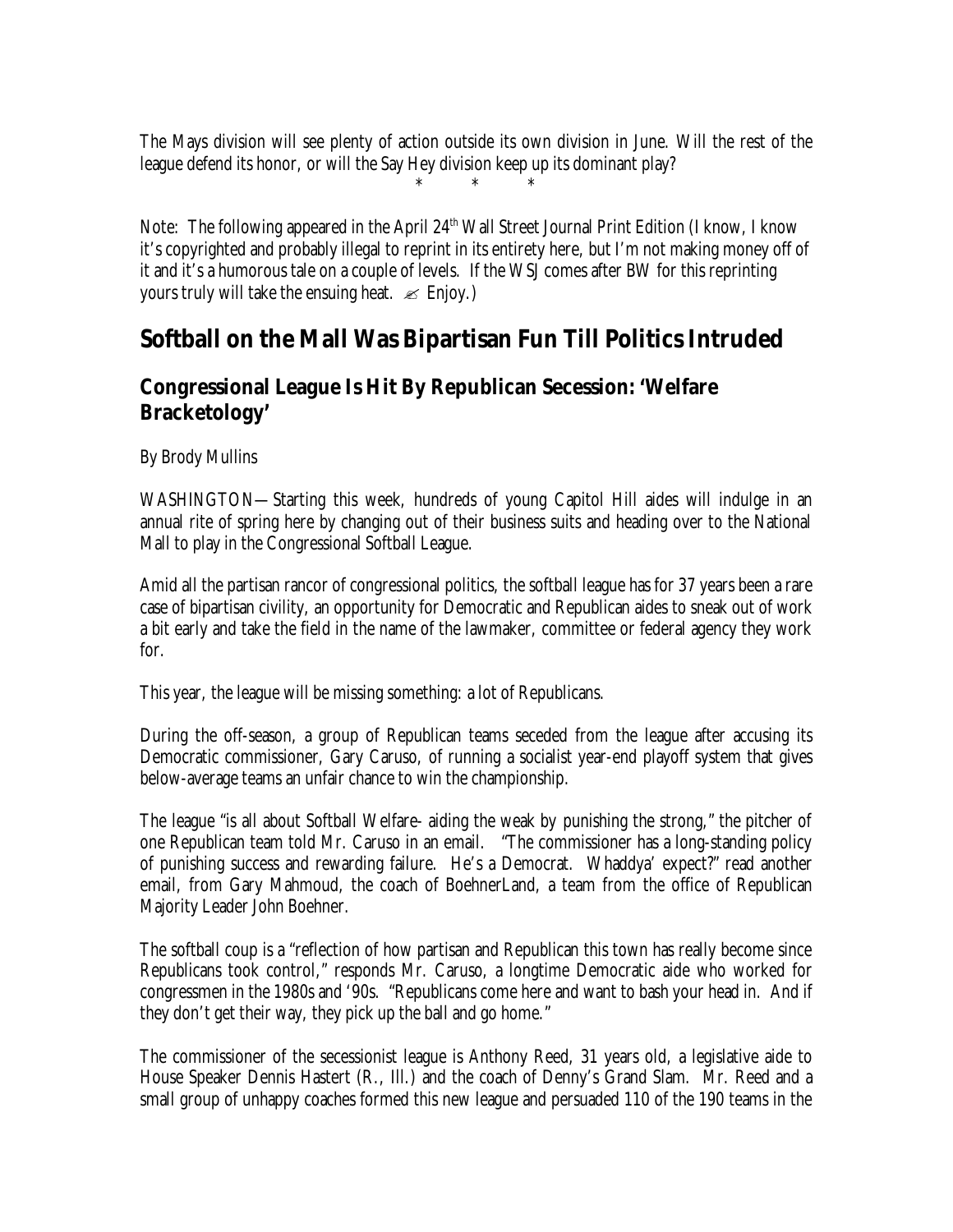old league to withdraw and join them. Not all the teams in the new league are from the Republican offices, but the rebellion was predominantly led by GOP teams, including Denny's Grand Slam, BoehnerLand, the 1040 Slashers, who represent Ways and Means Committee Chairman Bill Thomas, and a team of staffers from the office of Republican Rep. Bob Ney of Ohio.

Mr. Reed says the secession had nothing to do with partisanship and everything to do with how the old league was run.

Congressional aides have played softball on the Mall for decades in a handful of leagues. Before the coup, two main leagues existed for Capitol Hill aides- a Senate league, which includes mostly teams from Senate offices, and the Congressional Softball League, which is open to teams mainly from House lawmakers, executive-branch agencies and Capitol Hill restaurants.

The congressional league is a relaxed affair: No umpires call balls and strikes, so batters don't have to swing until they get a pitch they like. Fields are open to the public, so most teams dispatch an intern or junior aide to reserve a field several hours before game time. And after games, teams often head to a bar to recap the game over chicken wings and pitchers of beer.

The league allows any team to enter as long as it pays a registration fee. Dozens of non-Capitol Hill teams play each year, including a formidable crew of security guards from the Smithsonian Institution. (While working for another publication, this reporter pitched for the Roll Call Edit-Orioles.)

About 26 years ago, Mr. Caruso, who is now a 55-year old Democratic political consultant, started a year-end tournament to decide the championship.

As in most traditional tournaments, teams in the Congressional Softball League are ranked from first to last based on their records during the regular season. Most sports tournaments reward good play during the regular season by setting up a playoff system that allows the best teams to play only lower-seeded teams until the final rounds. The No. 1-ranked team, for example, would play the worst team; while the No. 2 team would play the second-worst team, and so on. The theory is that this way top teams won't eliminate each other in early rounds.

In contrast, Mr. Caruso's tournament gives every team a decent chance of making it to the final rounds of the playoffs by allowing teams in the first round of playoffs to play opponents with similar records. Mr. Caruso's team of Democratic press secretaries, called the Yellow Journalists, has won the championship twice.

Many Republican teams say the system punished good teams by making them play other good teams early in the playoffs. "What's the regular season for?" asks Mr. Reed, the commissioner of the new league. "It's very irritating to teams like ours who are 12-0."

Near the end of last season, Mr. Reed and a few dozen other coaches emailed Mr. Caruso to complain about the playoff system.

The email prompted a barrage of partisan back-and-forth. One note to Mr. Caruso said that the top teams "are being screwed by your Softball Welfare Bracketology." Mr. Caruso responded by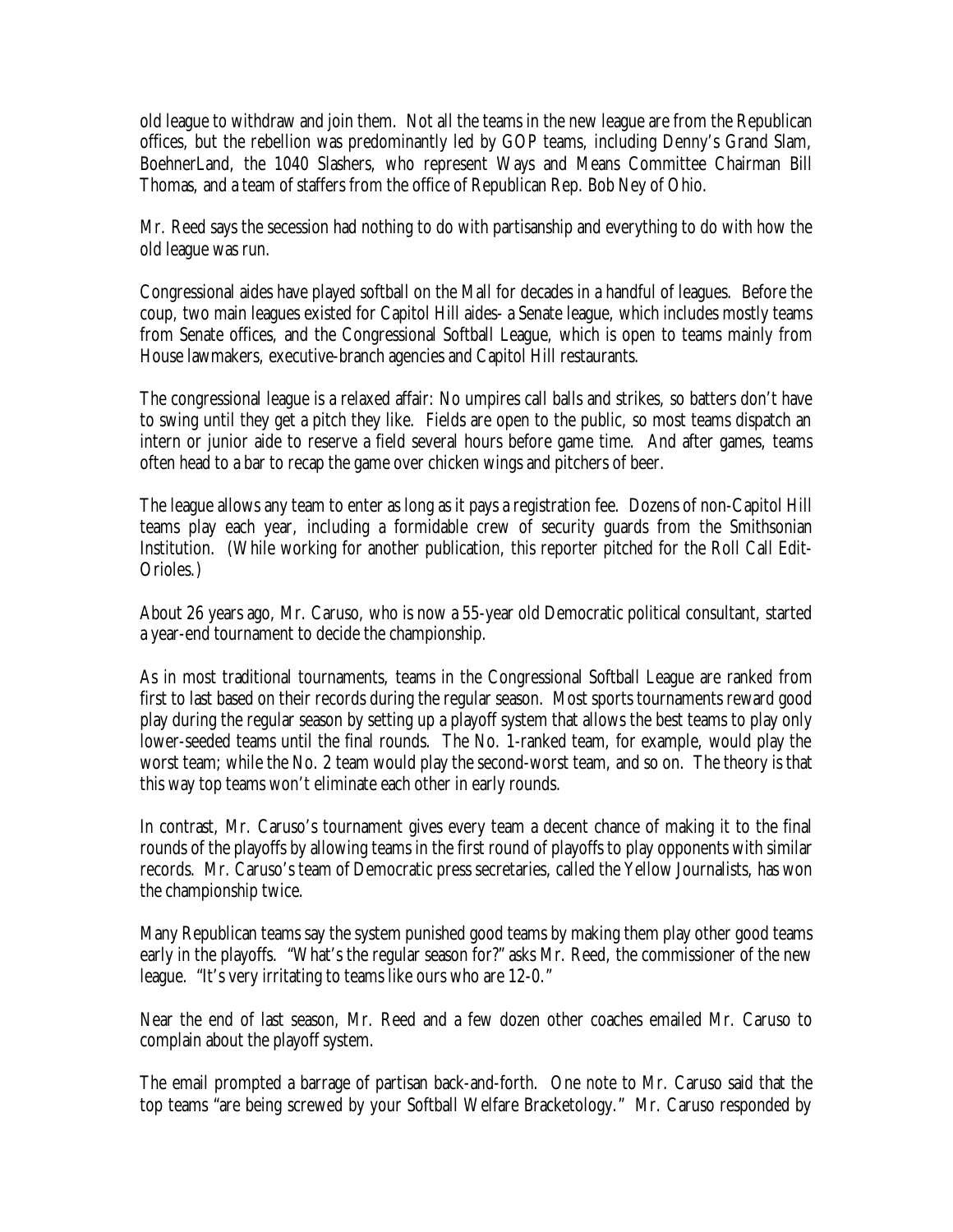saying the Republicans were suffering from "election campaign withdrawal." In an Aug. 16, 2005 email, Mr. Caruso wrote: "I prefer to call your seeding proposal to favor the few at the top opposed to the many below them as 'special rights for your agenda to wage class warfare' on the more relaxed teams."

Mr. Caruso's response prompted the Republicans to begin organizing their own league with a more traditional playoff system. "It's competition, you know. We are not here to encourage people, we are here to pick the best team," wrote Matthew Skipper, the coach of the team formerly known as the Yeas and Neys, after Ohio's Mr. Ney. When Mr. Ney stepped down from the chairmanship of the House Administration committee in January amid a Justice Department corruption probe, the team changed its name to the Committee on House Domination.

Not all the teams in the new league are Republicans. A few Democratic squads withdrew from the league and joined the rebellion, including Mass's Asses, a team of Democratic aides from Massachusetts. "Come 6:30 on Thursdays, we just want to play ball," says Kenny Ames, the team's coach. We'll play Republicans, Democrats, socialists, conservatives and the Green Party- anyone that can put together a team."

Other teams in the new league include traditional Republican powerhouse Fat, Drunk & Awesome from the House Homeland Security Committee, the Lawn Wranglers from the offices of several Texas Republicans and Moderately Sober, from the office of centrist Rep. Sherwood Boehlert (R., N.Y.).

"It's pretty well known that most of the competitive teams and most of the fun teams are Republican," says Bob Honold, the captain of one Republican team. "Maybe we are just more talented people."

Mr. Caruso will remain the commissioner of the old league, now only about one-third its size last year. "It used to be that softball was one of the few things in Washington that both parties agreed on," he says. "Now that is coming to and end, too."

\* \* \*

### **Future BW'er on the Rise**

Proud Papa Mike Swanson passed along news of his son's growing prowess on the diamond…

From The Duluth News tribune:

All-Lake Superior Conference

First Team

Hermantown -- Kyle Bolander (jr); Codie Chesney (sr); Duluth Central -- Dean Bauers (jr), Noah Pauley (ir); Two Harbors -- Jeff Adams (sr), Casey Morsette (ir); Cloquet -- Paul Kolodge (sr), Reid Ellingson (jr); Proctor -- Dan Solarz (sr).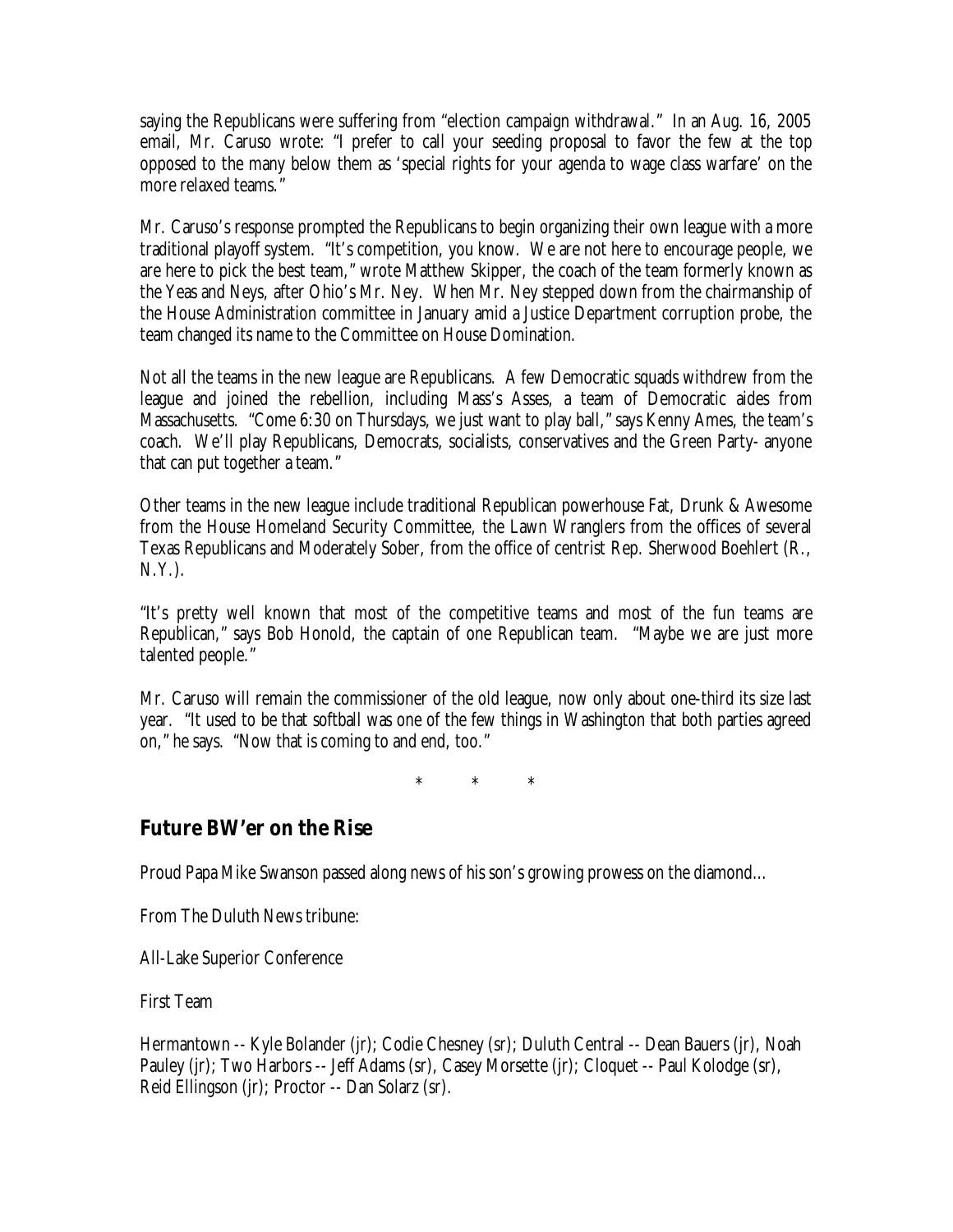Second Team

Proctor -- Dan Carlson (sr); Superior -- Brady Arneson (jr), **Mike Swanson (soph);** Duluth Central -- John Hanna (jr), Ryan Olson (sr); Hermantown -- Justin Baker (jr), Riley Geissler (sr); Duluth Denfeld -- Troy Thompson (sr), Derek Anderson (jr).

\* \* \*

## **We Can All Relate**

The following were four successive strips from the newspaper comic *Heart of the City*.

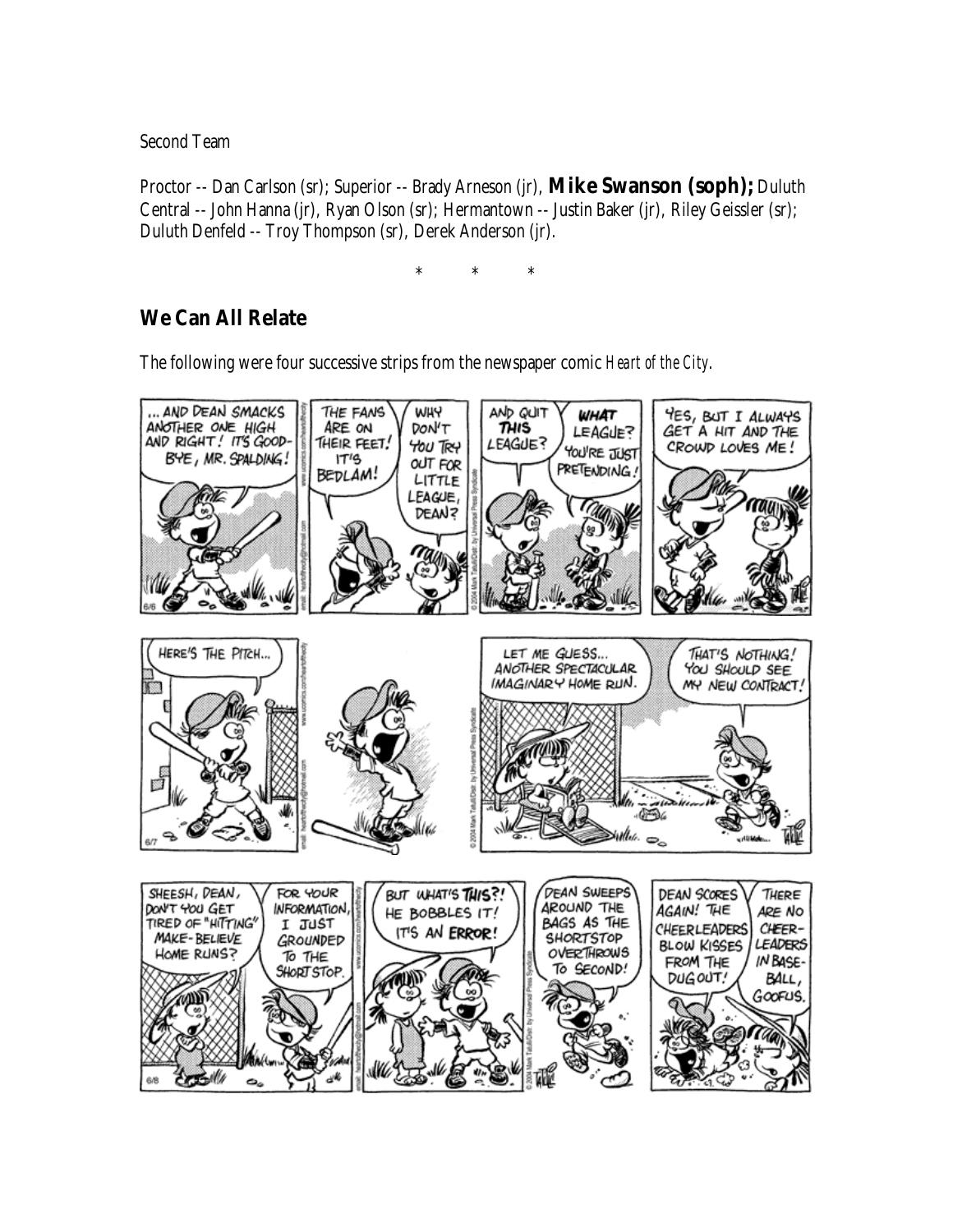

## **NATIONALS DESTROY AL IN 13 RUN ROMP**

#### **Roberts and Young Share Jackie Robinson Award**

The Nationals whipped the Americans 13-5 in Michigan to take the latest installment in BRASSWORLD's All Star Game.

The first two hitters in the NL lineup, Brian Roberts and Michael Young, both went 4 for 4 to lead the offensive juggernaut. Vlad Guerreo and Miguel Cabrera also had big nights at the plate as they each went 3 for 5.

A nine-run ninth destroyed any chance the AL had of keeping the game competitive. Pinch hitter Bill Hall was a force in the inning as he led off the frame with a gap double and then later smacked a two-run homer. Not bad for one inning of play. Jason Varitek, Guerrero and Moises Alou also contributed two-run hits in the inning.

On the mound, newly installed Montreal ace Pedro Martinez picked up the W by striking out six through three innings while allowing a single run.

The AL pitching was noteworthy for the fact that of the six pitchers Manager Henry Vance called upon, it was only the last two used- Aaron Heilman and Joe Nathan- that could exit their outing unscathed.

Roy Halladay was bombed for four runs by the Americans in his two-thirds of an inning. Included in this mini-barrage was a 2 run blast from Derrek Lee- his second home run of the contest.

Lee was the main AL contributor as his homers plated three of the five runs scored by the Americans.

Next year the game will shift back to an AL park.

Thank you to Bill and Henry for playing the game.

[Box Score at end]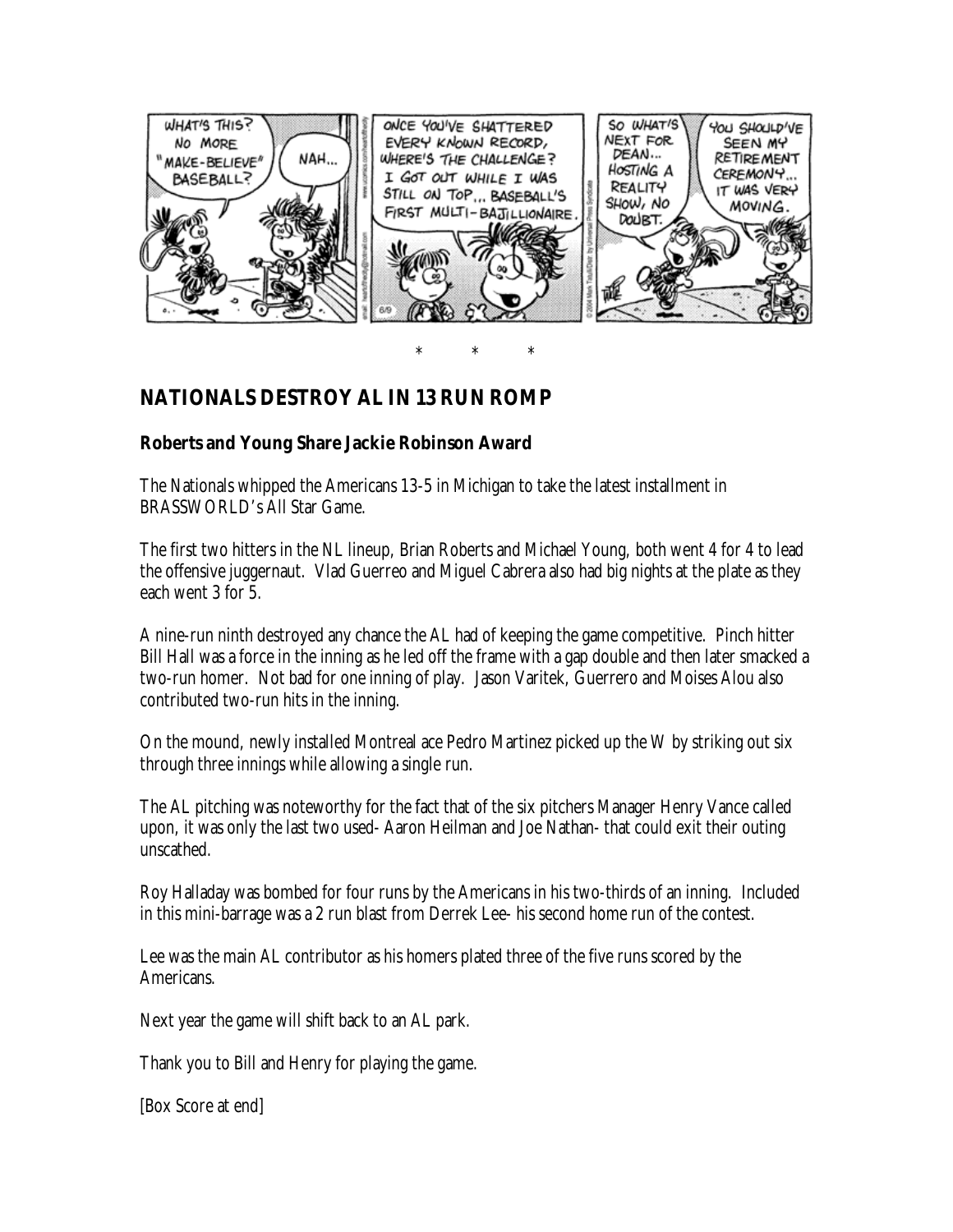| <b>JUNE 7<sup>th</sup> COMBINED NO HITTER</b> |              |                  |                  |                  |                  |                                          |                |                            |                  |                  |                  |                  |
|-----------------------------------------------|--------------|------------------|------------------|------------------|------------------|------------------------------------------|----------------|----------------------------|------------------|------------------|------------------|------------------|
| Exeter                                        |              | AB               | $\mathbf R$      | H                | BI               | Virginia                                 |                |                            | AВ               | R                | H                | BI               |
| Williams, cf                                  |              | $\overline{3}$   | $\boldsymbol{0}$ | $\Omega$         | $\boldsymbol{0}$ | Bloomquist, 2b-ss                        |                |                            | $\overline{4}$   | $\overline{0}$   | 1                | 0                |
| Broussard, 1b                                 |              | 3                | $\boldsymbol{0}$ | $\boldsymbol{0}$ | $\boldsymbol{0}$ | Lane, cf                                 |                |                            | 5                | $\mathbf{1}$     | $\mathbf{1}$     | $\boldsymbol{0}$ |
| Blake, rf                                     |              | 4                | 0                | $\theta$         | $\mathbf{0}$     | Konerko, 1b                              |                |                            | $\overline{4}$   | $\overline{2}$   | $\overline{c}$   | $\overline{c}$   |
| Klesko, lf                                    |              | 3                | 0                | $\overline{0}$   | $\overline{0}$   |                                          | Sheffield, rf  |                            |                  | $\overline{0}$   | $\overline{2}$   | $\mathbf{1}$     |
| Piazza, c                                     |              | 3                | $\boldsymbol{0}$ | $\boldsymbol{0}$ | $\boldsymbol{0}$ |                                          | Mora, 3b       |                            |                  | $\boldsymbol{0}$ | $\boldsymbol{0}$ | $\boldsymbol{0}$ |
| Encarnacion, 3b                               |              | $\boldsymbol{0}$ | 0                | $\overline{0}$   | $\boldsymbol{0}$ | Saenz, lf                                |                |                            | $\overline{2}$   | 1                | $\mathbf{1}$     | $\boldsymbol{0}$ |
| Castilla, pr-3b                               |              | $\overline{c}$   | 0                | $\overline{0}$   | $\boldsymbol{0}$ |                                          | Womack, pr-lf  |                            | $\mathbf{1}$     | $\boldsymbol{0}$ | $\boldsymbol{0}$ | $\boldsymbol{0}$ |
| Astacio, p                                    |              | $\theta$         | 0                | $\overline{0}$   | $\boldsymbol{0}$ |                                          | LoDuca, c      |                            | $\overline{4}$   | $\overline{2}$   | $\overline{2}$   | $\mathbf{1}$     |
| Uribe, ss                                     |              | 3                | $\overline{0}$   | $\overline{0}$   | $\boldsymbol{0}$ |                                          | Derosa, ss     |                            | $\mathfrak{Z}$   | $\mathbf{0}$     | $\mathbf{1}$     | $\boldsymbol{0}$ |
| Hairston, 2b                                  |              | $\overline{3}$   | $\overline{0}$   | $\overline{0}$   | $\boldsymbol{0}$ | Cano, ph-2b                              |                |                            | $\mathbf{1}$     | $\overline{0}$   | $\mathbf{1}$     | $\mathbf{1}$     |
| Kennedy, p                                    |              | $\overline{2}$   | 0                | $\overline{0}$   | $\boldsymbol{0}$ | Martinez, p                              |                |                            | 3                | $\overline{0}$   | $\mathbf{1}$     | $\mathbf{1}$     |
| Perez, 3b                                     |              | 1                | $\overline{0}$   | $\mathbf{0}$     | $\mathbf{0}$     | T. Williams, p                           |                |                            | $\mathbf{1}$     | $\overline{0}$   | $\overline{0}$   | $\boldsymbol{0}$ |
|                                               |              |                  |                  |                  |                  | A. Reyes, p                              |                |                            | $\boldsymbol{0}$ | $\overline{0}$   | $\overline{0}$   | $\overline{0}$   |
|                                               |              |                  |                  |                  |                  |                                          |                |                            |                  |                  |                  |                  |
|                                               |              |                  |                  |                  |                  |                                          |                |                            |                  |                  |                  |                  |
|                                               |              |                  |                  |                  |                  |                                          |                |                            |                  |                  |                  |                  |
|                                               |              |                  |                  |                  |                  |                                          |                |                            |                  |                  |                  |                  |
|                                               |              | 27               | $\boldsymbol{0}$ | $\mathbf{0}$     | $\boldsymbol{0}$ |                                          |                |                            | 36               | 6                | 12               | 6                |
| Exeter                                        | 000          | 000              | 000              |                  |                  | $0\quad 0\quad 1$                        |                |                            |                  |                  |                  |                  |
| Virginia                                      | 120          | 000              | 21X              |                  |                  | 6 12 0                                   |                |                            |                  |                  |                  |                  |
| Exeter                                        | IP           | $H_{\rm}$        |                  | $\mathbf R$      | ER               | <b>BB</b>                                | SO             | Att: 41,163                |                  |                  |                  |                  |
| Kennedy, L                                    | 6.1          | $\overline{8}$   |                  | $\overline{5}$   | $\overline{4}$   | $\overline{2}$                           | 5              | T: 2:36                    |                  |                  |                  |                  |
| Astacio                                       | 1.2          | $\overline{4}$   |                  | $\mathbf{1}$     | $\mathbf{1}$     | $\boldsymbol{0}$                         | $\overline{0}$ | 2B: Saenz, LoDuca, Derosa, |                  |                  |                  |                  |
|                                               |              |                  |                  |                  |                  |                                          |                | Martinez                   |                  |                  |                  |                  |
|                                               |              |                  |                  |                  |                  |                                          |                | HR: Konerko                |                  |                  |                  |                  |
|                                               |              |                  |                  |                  |                  |                                          |                | HBP: Encarnacion           |                  |                  |                  |                  |
|                                               |              |                  |                  |                  |                  |                                          |                | WP: Kennedy                |                  |                  |                  |                  |
| Virginia                                      | IP           | $H_{\rm}$        |                  | R                | ER               | <b>BB</b>                                | SO             | E: Blake                   |                  |                  |                  |                  |
| Martinez, W                                   | 7            | $\overline{0}$   |                  | $\overline{0}$   | $\mathbf{0}$     | $\overline{2}$                           | $\overline{5}$ | LOB: EXE-3, VIR-8          |                  |                  |                  |                  |
| Williams                                      | $\mathbf{1}$ | $\boldsymbol{0}$ |                  | $\boldsymbol{0}$ | $\boldsymbol{0}$ | $\boldsymbol{0}$<br>$\mathbf{1}$         |                |                            | DP: EXE-1, VIR-0 |                  |                  |                  |
| Reyes                                         | $\mathbf{1}$ | $\Omega$         |                  | $\theta$         | $\theta$         | $\overline{2}$<br>GIDP: Mora<br>$\Omega$ |                |                            |                  |                  |                  |                  |
|                                               |              |                  |                  |                  |                  |                                          |                |                            |                  |                  |                  |                  |
|                                               |              |                  |                  |                  |                  |                                          |                |                            |                  |                  |                  |                  |
|                                               |              |                  |                  |                  |                  |                                          |                |                            |                  |                  |                  |                  |
|                                               |              |                  |                  |                  |                  |                                          |                |                            |                  |                  |                  |                  |
|                                               |              |                  |                  |                  |                  |                                          |                |                            |                  |                  |                  |                  |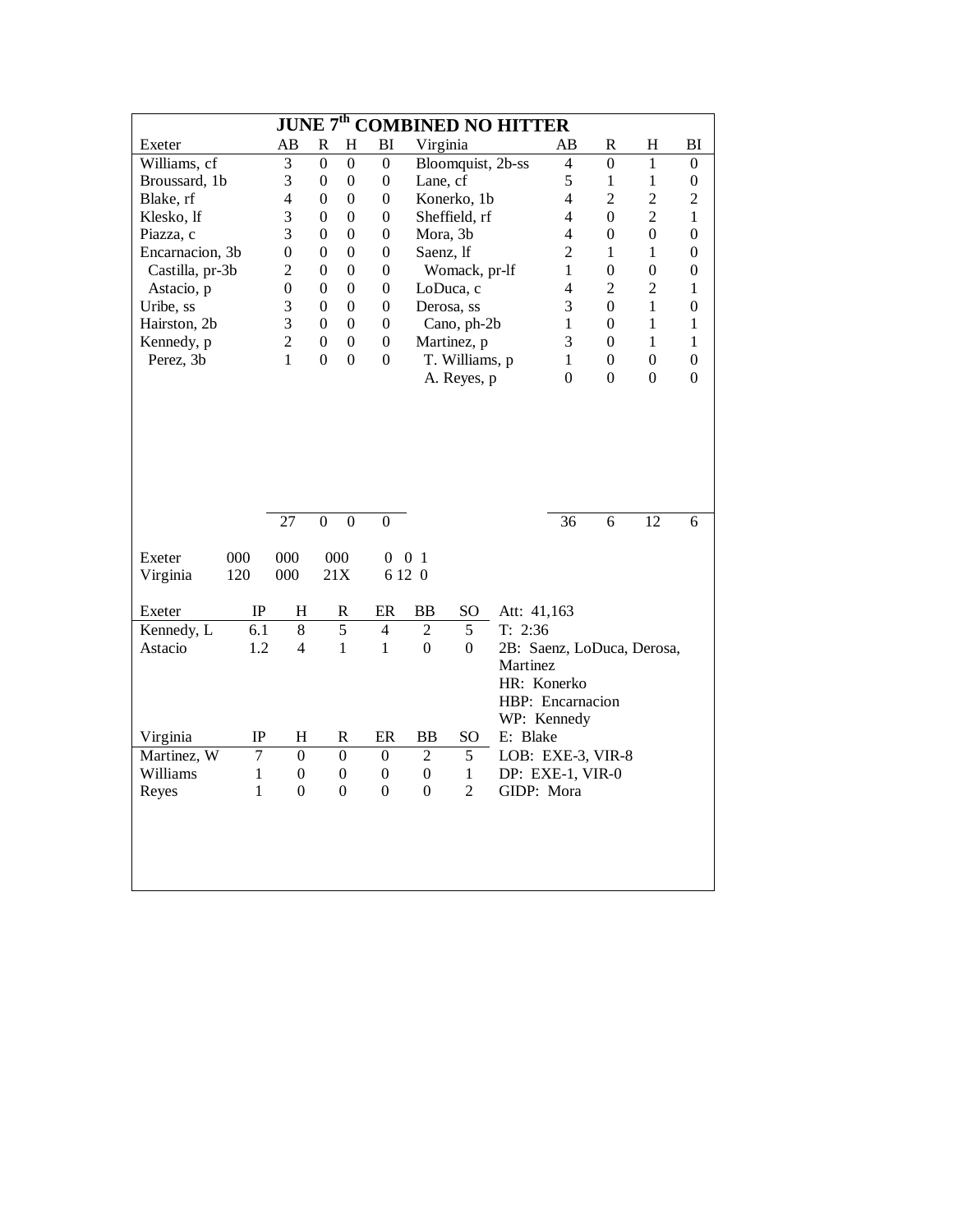| <b>JUNE 18<sup>th</sup> PEDRO TAKES IT HIMSELF</b> |                |                          |                  |                  |                             |                |                |                                                                                                              |                         |                  |                  |                  |
|----------------------------------------------------|----------------|--------------------------|------------------|------------------|-----------------------------|----------------|----------------|--------------------------------------------------------------------------------------------------------------|-------------------------|------------------|------------------|------------------|
| Virginia                                           |                | AB                       | $\mathbf R$      | $\, {\rm H}$     | BI                          |                | Plum Island    |                                                                                                              | AВ                      | R                | Η                | BI               |
| Bradley, cf                                        |                | $\overline{4}$           | $\mathbf{1}$     | 1                | $\theta$                    |                | Pierre, cf     |                                                                                                              | $\overline{3}$          | $\overline{0}$   | $\theta$         | $\theta$         |
| Betemit, ss                                        |                | $\overline{\mathcal{L}}$ | $\overline{2}$   | $\mathbf{1}$     | $\boldsymbol{0}$            |                | Mueller, 3b    |                                                                                                              | $\overline{c}$          | $\boldsymbol{0}$ | $\boldsymbol{0}$ | $\boldsymbol{0}$ |
| Konerko, 1b                                        |                | $\overline{4}$           | $\overline{2}$   | $\overline{2}$   | 3                           |                | Johnson, 1b    |                                                                                                              | 3                       | $\mathbf{0}$     | $\overline{0}$   | $\mathbf{0}$     |
| Sheffield, lf                                      |                | 3                        | $\mathbf{1}$     | $\,1$            | 1                           |                | Larue, c       |                                                                                                              | 3                       | $\boldsymbol{0}$ | $\boldsymbol{0}$ | $\boldsymbol{0}$ |
| Lane, rf                                           |                | 5                        | $\mathbf{1}$     | $\overline{2}$   | 3                           |                | Burnitz, rf    |                                                                                                              | $\overline{\mathbf{3}}$ | $\overline{0}$   | $\boldsymbol{0}$ | $\boldsymbol{0}$ |
| Mora, 3b                                           |                | $\overline{4}$           | $\overline{0}$   | $\boldsymbol{0}$ | $\boldsymbol{0}$            |                | Jones, lf      |                                                                                                              | $\overline{\mathbf{3}}$ | $\boldsymbol{0}$ | $\boldsymbol{0}$ | $\boldsymbol{0}$ |
| LoDuca, c                                          |                | 4                        | $\mathbf{0}$     | 3                | $\overline{0}$              |                | Izturis, ss    |                                                                                                              | 3                       | $\overline{0}$   | $\boldsymbol{0}$ | $\boldsymbol{0}$ |
| Cano, 2b                                           |                | 4                        | $\boldsymbol{0}$ | $\boldsymbol{0}$ | 0                           |                | Harris, 2b     |                                                                                                              | $\overline{\mathbf{3}}$ | $\overline{0}$   | $\boldsymbol{0}$ | 0                |
| Martinez, p                                        |                | $\overline{4}$           | $\mathbf{0}$     | $\boldsymbol{0}$ | $\overline{0}$              |                | Stauffer, p    |                                                                                                              | $\overline{2}$          | $\boldsymbol{0}$ | $\boldsymbol{0}$ | $\boldsymbol{0}$ |
|                                                    |                |                          |                  |                  |                             |                | Phelps, ph     |                                                                                                              | $\mathbf{1}$            | $\boldsymbol{0}$ | $\mathbf{0}$     | $\boldsymbol{0}$ |
|                                                    |                | 36                       | $\overline{7}$   | 10               | $\overline{7}$              |                |                |                                                                                                              | 26                      | $\boldsymbol{0}$ | $\mathbf{0}$     | $\mathbf{0}$     |
|                                                    |                |                          |                  |                  |                             |                |                |                                                                                                              |                         |                  |                  |                  |
| Virginia<br>Pl. Island                             | 200<br>000     | 020<br>000               | 300<br>000       |                  | 7 10 0<br>$0\quad 0\quad 0$ |                |                |                                                                                                              |                         |                  |                  |                  |
|                                                    |                |                          |                  |                  |                             |                |                |                                                                                                              |                         |                  |                  |                  |
| Virginia                                           | $\rm IP$       | $H_{\rm}$                | $\mathbf R$      |                  | ER                          | <b>BB</b>      | SO             | Att: 41,142                                                                                                  |                         |                  |                  |                  |
| Martinez, W                                        | $\overline{9}$ | $\overline{0}$           | $\overline{0}$   |                  | $\overline{0}$              | $\overline{1}$ | 6              | T: 2:25<br>2B: Konerko-2, LoDuca<br>HR: Lane<br>LOB: VIR-8, PIG-0<br>DP: VIR-1, PIG-1<br>GIDP: Mora, Johnson |                         |                  |                  |                  |
| Plum Island                                        | $\rm IP$       | $H_{\rm}$                | $\mathbf R$      |                  | ER                          | <b>BB</b>      | SO             |                                                                                                              |                         |                  |                  |                  |
| Stauffer, L                                        | 9              | 10                       | $\overline{7}$   |                  | $\overline{7}$              | 6              | $\overline{3}$ |                                                                                                              |                         |                  |                  |                  |
|                                                    |                |                          |                  |                  |                             |                |                |                                                                                                              |                         |                  |                  |                  |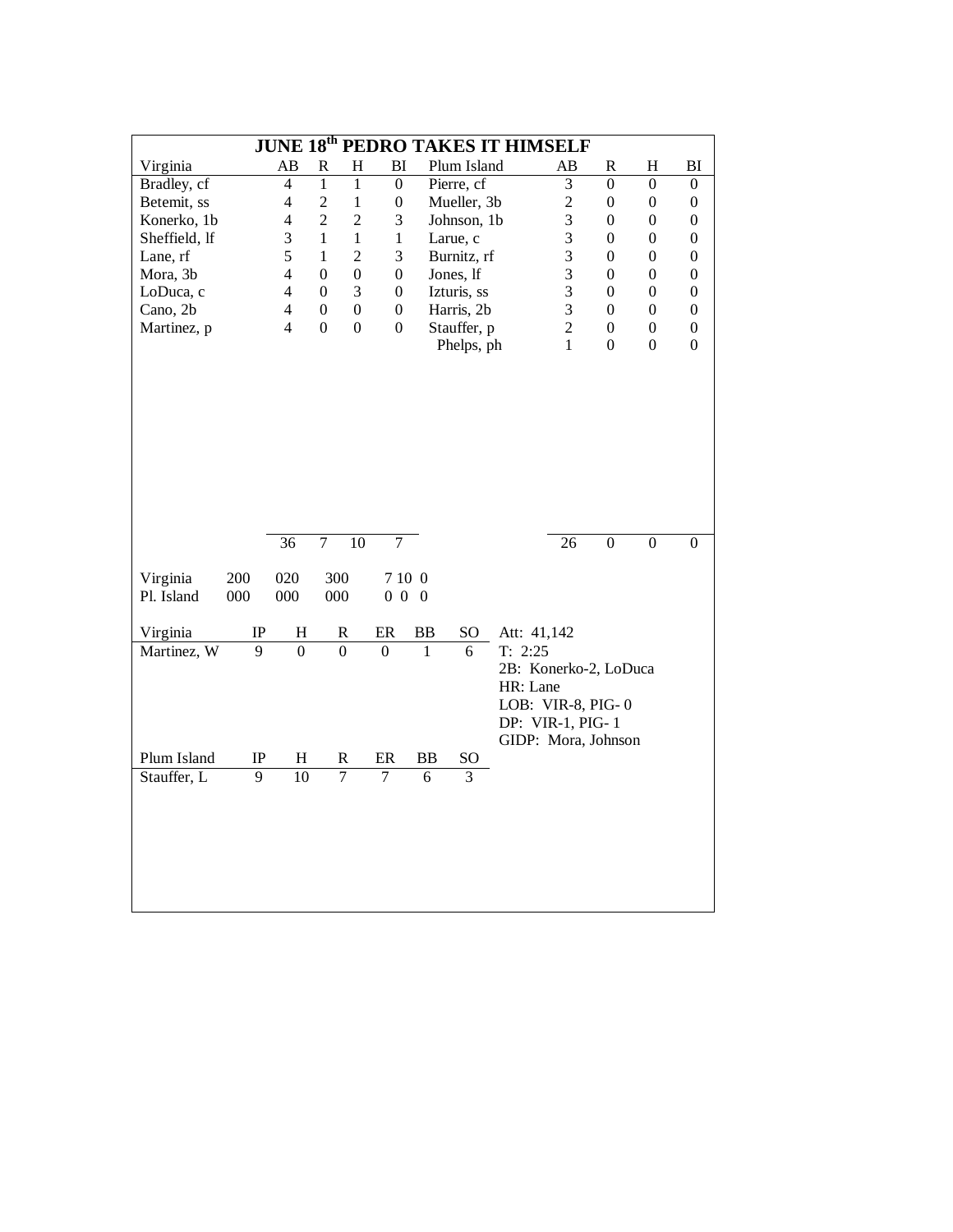| 2006 BRASSWORLD ALL STAR GAME |                |                          |                  |                          |                  |                   |                                     |                             |                                 |                  |                          |                  |
|-------------------------------|----------------|--------------------------|------------------|--------------------------|------------------|-------------------|-------------------------------------|-----------------------------|---------------------------------|------------------|--------------------------|------------------|
| AL                            |                | AВ                       | R                | H                        | BI               | NL                |                                     |                             | AВ                              | R                | Η                        | BI               |
| Soriano, 2b                   |                | $\overline{2}$           | $\overline{0}$   | $\boldsymbol{0}$         | $\boldsymbol{0}$ |                   | Roberts, 2b                         |                             | 4                               | $\overline{3}$   | $\overline{\mathcal{L}}$ | $\boldsymbol{0}$ |
| Giles, ph-2b                  |                | 3                        | $\mathbf{1}$     | $\mathbf{1}$             | 0                | Polanco, ph-2b    |                                     |                             | $\overline{c}$                  | $\boldsymbol{0}$ | $\boldsymbol{0}$         | $\boldsymbol{0}$ |
| Matsui, cf                    |                | $\overline{2}$           | $\overline{0}$   | $\boldsymbol{0}$         | $\boldsymbol{0}$ | Young, ss         |                                     |                             | $\overline{4}$                  | $\mathbf{1}$     | $\overline{4}$           | $\overline{c}$   |
| DeJesus, ph-cf                |                | $\overline{2}$           | $\overline{0}$   | $\boldsymbol{0}$         | $\boldsymbol{0}$ | Halladay, p       |                                     |                             | $\mathbf{0}$                    | $\theta$         | $\overline{0}$           | $\boldsymbol{0}$ |
| Lee, 1b                       |                | $\overline{4}$           | $\overline{2}$   | $\overline{2}$           | 3                | Street, p         |                                     |                             | $\overline{0}$                  | $\overline{0}$   | $\overline{0}$           | $\boldsymbol{0}$ |
| Ward, ph                      |                | 1                        | $\overline{0}$   | $\boldsymbol{0}$         | $\boldsymbol{0}$ | Carrasco, p       |                                     |                             | $\boldsymbol{0}$                | $\overline{0}$   | $\overline{0}$           | $\boldsymbol{0}$ |
| Rodriguez, ss                 |                | $\overline{4}$           | 0                | 1                        | $\boldsymbol{0}$ | Hafner, ph-1b     |                                     |                             | $\mathbf{1}$                    | $\overline{0}$   | $\boldsymbol{0}$         | $\boldsymbol{0}$ |
| Berkman, If                   |                | $\overline{c}$           | $\mathbf{1}$     | 1                        | $\boldsymbol{0}$ | Pujols, 1b        |                                     |                             | $\overline{4}$                  | 1                | $\mathbf{1}$             | $\boldsymbol{0}$ |
| Wright, 3b                    |                | $\overline{2}$           | $\overline{0}$   | $\theta$                 | $\boldsymbol{0}$ | Pettitte, p       |                                     |                             | $\overline{0}$                  | $\overline{0}$   | $\overline{0}$           | $\overline{0}$   |
| Chacin, p                     |                | $\boldsymbol{0}$         | $\overline{0}$   | $\boldsymbol{0}$         | $\boldsymbol{0}$ | Bush, p           |                                     |                             | $\overline{0}$                  | $\overline{0}$   | $\boldsymbol{0}$         | $\boldsymbol{0}$ |
| Giambi, ph                    |                | $\boldsymbol{0}$         | $\mathbf{1}$     | $\boldsymbol{0}$         | $\boldsymbol{0}$ | Fultz, p          |                                     |                             | 0                               | $\mathbf{0}$     | $\boldsymbol{0}$         | $\boldsymbol{0}$ |
| Willis, p                     |                | $\theta$                 | $\boldsymbol{0}$ | $\boldsymbol{0}$         | $\boldsymbol{0}$ | Wagner, p         |                                     |                             | 0                               | $\mathbf{0}$     | $\boldsymbol{0}$         | $\boldsymbol{0}$ |
| Heilman, p                    |                | $\boldsymbol{0}$         | $\boldsymbol{0}$ | $\boldsymbol{0}$         | $\boldsymbol{0}$ | Turnbow, p        |                                     |                             | $\boldsymbol{0}$                | $\boldsymbol{0}$ | $\boldsymbol{0}$         | $\boldsymbol{0}$ |
| Hall, ph-c                    |                | 1                        | $\boldsymbol{0}$ | $\boldsymbol{0}$         | 0                | Guerrero, rf      |                                     |                             | 5                               | $\overline{c}$   | 3                        | $\overline{c}$   |
| Jenkins, rf                   |                | 4                        | $\boldsymbol{0}$ | $\overline{2}$           | $\boldsymbol{0}$ | Cabrera, 3b       |                                     |                             | 5                               | $\overline{2}$   | 3                        | $\mathbf{1}$     |
| Larue, c                      |                | 3                        | $\overline{0}$   | $\mathbf{1}$             | $\overline{c}$   | Bay, cf           |                                     |                             | 3                               | $\boldsymbol{0}$ | $\boldsymbol{0}$         | $\boldsymbol{0}$ |
| Nathan, p                     |                | $\overline{0}$           | $\boldsymbol{0}$ | $\boldsymbol{0}$         | $\boldsymbol{0}$ |                   | Abreu, cf                           |                             | $\overline{c}$                  | $\boldsymbol{0}$ | $\boldsymbol{0}$         | $\boldsymbol{0}$ |
| Zambrano, p                   |                | 1                        | $\boldsymbol{0}$ | $\boldsymbol{0}$         | $\boldsymbol{0}$ | Alou, lf          |                                     |                             | 3                               | 1                | $\overline{2}$           | $\mathbf{1}$     |
| Carpenter, p                  |                | $\boldsymbol{0}$         | 0                | $\boldsymbol{0}$         | $\boldsymbol{0}$ | Figgins, If       |                                     |                             | $\overline{2}$                  | $\boldsymbol{0}$ | $\mathbf{1}$             | $\boldsymbol{0}$ |
| Ramirez, ph-3b                |                | $\overline{c}$           | $\boldsymbol{0}$ | $\boldsymbol{0}$         | $\boldsymbol{0}$ | Varitek, c        |                                     |                             | 3                               | 1                | 1                        | $\overline{c}$   |
|                               |                |                          |                  |                          |                  | Martinez, ph-c    |                                     |                             | $\overline{2}$                  | $\mathbf{0}$     | $\overline{c}$           | $\mathbf{1}$     |
|                               |                |                          |                  |                          |                  |                   | Martinez, p                         |                             | $\boldsymbol{0}$                | $\mathbf{0}$     | $\boldsymbol{0}$         | $\boldsymbol{0}$ |
|                               |                |                          |                  |                          |                  |                   | Hall, ph                            |                             | $\overline{2}$                  | $\overline{2}$   | $\overline{2}$           | $\overline{c}$   |
|                               |                |                          |                  |                          |                  |                   | Clemens, p                          |                             | $\mathbf{0}$                    | $\overline{0}$   | $\boldsymbol{0}$         | $\overline{0}$   |
|                               |                |                          |                  |                          |                  |                   | Vizquel, ph-ss                      |                             | 3                               | $\mathbf{0}$     | $\theta$                 |                  |
|                               |                | 33                       | 5                | 8                        | 5                |                   |                                     |                             | $\overline{45}$                 | 13               | 23                       | 11               |
|                               |                |                          |                  |                          |                  |                   |                                     |                             |                                 |                  |                          |                  |
| AL                            | 100<br>004     |                          |                  | 000                      | 5                | 8<br>$\mathbf{1}$ |                                     |                             |                                 |                  |                          |                  |
| NL<br>109                     |                | 012                      |                  | 13 23 0<br>00X           |                  |                   |                                     |                             |                                 |                  |                          |                  |
|                               |                |                          |                  |                          |                  |                   |                                     |                             |                                 |                  |                          |                  |
| AL                            | $_{\rm IP}$    | H                        |                  | R                        | ER               | <b>BB</b>         | <sub>SO</sub>                       | Att: 28,166                 |                                 |                  |                          |                  |
| Zambrano, L                   | $\overline{2}$ | $\tau$                   |                  | $\overline{5}$           | 5                | $\mathbf{1}$      | $\boldsymbol{0}$                    | T: 3:07                     |                                 |                  |                          |                  |
| Carpenter                     | $\overline{c}$ | 7                        |                  | 5                        | 5                | 3                 | $\mathbf{1}$                        |                             | 2B: Larue, Young, Cabrera, Hall |                  |                          |                  |
| Chacin                        | 1              | $\overline{c}$           |                  | $\mathbf{1}$             | 1                | $\boldsymbol{0}$  | $\boldsymbol{0}$                    | Guerrero, Varitek, Martinez |                                 |                  |                          |                  |
| Willis                        | 1              | 3                        |                  | $\overline{2}$           | $\overline{2}$   |                   | 1<br>$\theta$<br>HR: D. Lee-2, Hall |                             |                                 |                  |                          |                  |
| Heilman                       | $\mathbf{1}$   | $\overline{c}$           |                  | $\mathbf{0}$             | $\boldsymbol{0}$ | $\mathbf{1}$      | $\theta$                            |                             | SB: Rodriguez                   |                  |                          |                  |
| Nathan                        | $\mathbf{1}$   | $\overline{c}$           |                  | $\boldsymbol{0}$         | $\boldsymbol{0}$ | $\boldsymbol{2}$  | $\boldsymbol{0}$                    | E: Wright                   |                                 |                  |                          |                  |
| NL                            | IP             | H                        |                  | R                        | ER               | BB                | SO                                  | LOB: AL-7, NL-9             |                                 |                  |                          |                  |
| Martinez, W                   | 3              | $\overline{2}$           |                  | $\mathbf{1}$             | 1                | $\mathbf{0}$      | 6                                   | DP: AL-2, NL-2              |                                 |                  |                          |                  |
| Clemens                       | $\overline{c}$ | $\boldsymbol{0}$         |                  | $\boldsymbol{0}$         | $\boldsymbol{0}$ | $\mathbf{1}$      | 3                                   | GIDP: Lee, Ramirez, Pujols, |                                 |                  |                          |                  |
| Halladay                      | 2/3            | $\overline{\mathcal{L}}$ |                  | $\overline{\mathcal{L}}$ | $\overline{4}$   | $\overline{c}$    | $\boldsymbol{0}$                    | Varitek                     |                                 |                  |                          |                  |
| <b>Street</b>                 | 1/3            | $\boldsymbol{0}$         |                  | $\boldsymbol{0}$         | $\boldsymbol{0}$ | $\mathbf{1}$      | $\mathbf{1}$                        |                             |                                 |                  |                          |                  |
| Carrasco                      | $\mathbf{1}$   | $\boldsymbol{0}$         |                  | $\boldsymbol{0}$         | $\boldsymbol{0}$ | $\boldsymbol{0}$  | $\boldsymbol{0}$                    |                             |                                 |                  |                          |                  |
| Pettitte                      | 2/3            | $\mathbf{2}$             |                  | $\boldsymbol{0}$         | $\boldsymbol{0}$ | $\boldsymbol{0}$  | $\mathbf{1}$                        |                             |                                 |                  |                          |                  |
| Bush                          | 1/3            | $\boldsymbol{0}$         |                  | $\boldsymbol{0}$         | $\boldsymbol{0}$ | $\boldsymbol{0}$  | $\boldsymbol{0}$                    |                             |                                 |                  |                          |                  |
| Fultz                         | 1/3            | $\boldsymbol{0}$         |                  | $\boldsymbol{0}$         | $\boldsymbol{0}$ | $\boldsymbol{0}$  | $\boldsymbol{0}$                    |                             |                                 |                  |                          |                  |
| Wagner                        | 1/3            | $\boldsymbol{0}$         |                  | $\boldsymbol{0}$         | $\boldsymbol{0}$ | 1                 | $\boldsymbol{0}$                    |                             |                                 |                  |                          |                  |
| Turnbow                       | 1/3            | $\boldsymbol{0}$         |                  | $\boldsymbol{0}$         | $\boldsymbol{0}$ | $\boldsymbol{0}$  | $\boldsymbol{0}$                    |                             |                                 |                  |                          |                  |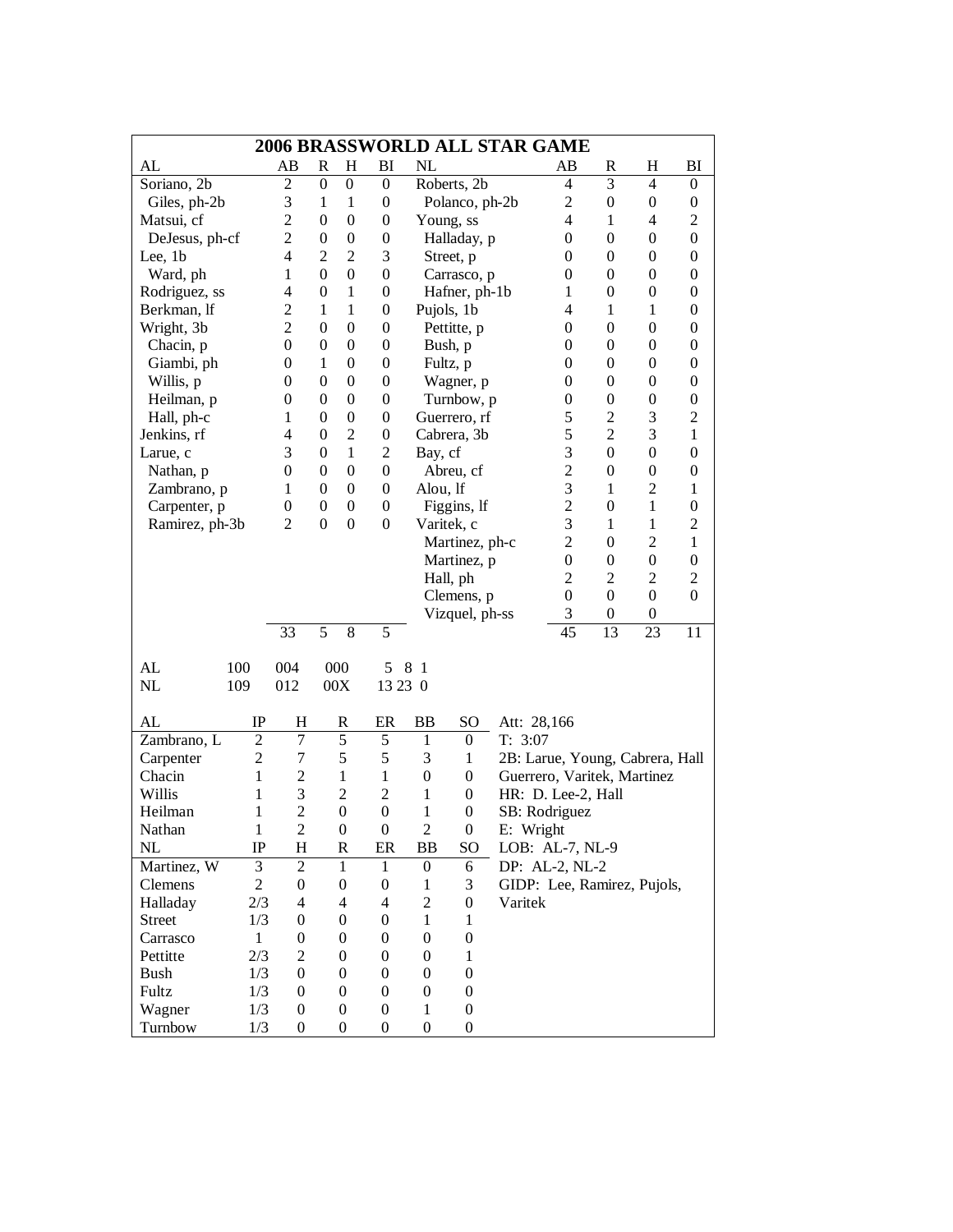## **Tales From The Trade Deadline**

By Jonah Keri

If the 2006 trade deadline is any indication, Major League Baseball has nothing on BrassWorld.

Big names such as Dontrelle Willis, Roy Oswalt, Barry Zito and Alfonso Soriano were all bandied about in MLB circles in the days leading up the July 31 non-waiver deadline. In the end, though, none of those players were traded, and few impact names changed addresses.

That wasn't the case in BrassWorld. A total of 17 trades took place, many of them coming in the final, frenzied moments before the deadline. Those deals, combined with three notable trades in June, made for some exciting water cooler debate— and could play a big role in sorting out the league red-hot pennant chases.

While Willis stayed put in MLB, he found his way to the top team in BrassWorld, San Bernardino, as part of a blockbuster trade. After inheriting the top team in the league from outgoing owner Tom Fish, new skipper Chris Metz added reinforcements. The deadline deal saw San Bernardino acquire Willis and Bobby Abreu for \$11 million,  $1^\text{st}$ - and  $3^\text{rd}$ -round draft picks in 2007, and  $1^\text{st}$ - and  $2^{\mathrm{nd}}$ -round picks in 2008. Major League Baseball stipulates that all trades involving a cash exchange of more than \$1 million must be approved by the commissioner. Metz had no such restriction, thus placing himself in the driver's seat for a World Series run.

The beneficiary of Metz's largesse was Bob Loose, the new owner of the Santa Barbara franchise. Like Metz, Loose wasted little time diving into BrassWorld's trade waters. He first acquired Melky Cabrera and his rock-bottom contract, along with Min pitcher Garrett Mock, in a deal that sent Julio Lugo to Montreal. His next trade saw Mark Teahen and Trot Nixon head to Annadale for Abreu. That deal seemed a head-scratcher for a team on the fringes of contention. But the subsequent trade of Abreu and Willis to San Bernardino improved Santa Barbara's future outlook considerably.

Following the lead of Abreu and Lugo, Carlos Lee was another notable player dealt in both MLB and BrassWorld. In one of three Annadale trades made in July, owner Robert Smith sent Lee and stingy reliever Scot Shields to Alaska. Lee and Shields were willing to overlook the 24-hour daylight and resulting sleeping problems, though, as Alaska also projects as a strong playoff contender. In return, owner Chris Blake sent young talents Neil Walker, Gavin Floyd and Kelly Johnson to Annadale.

The third of Annadale's three trades for the month saw the Anteaters acquire young reliever Jose Capellan, along with Jorge Posada, \$1.2 million and  $2^{nd}$ - and  $3^{rd}$ -round 2007 draft picks for Jason Varitek and Torii Hunter. Montreal owner Jonah Keri sought to supplement Dave Roberts' production in center field while also adding arguably the best catcher in the 2005 set to his roster. Keri was one of the league's busiest owners in June and July. Stockpiling players for next year, he added Kelly Shoppach, Mike Lamb, Boof Bonser, Adam Lind and Eddy Martinez-Esteve in four separate deals.